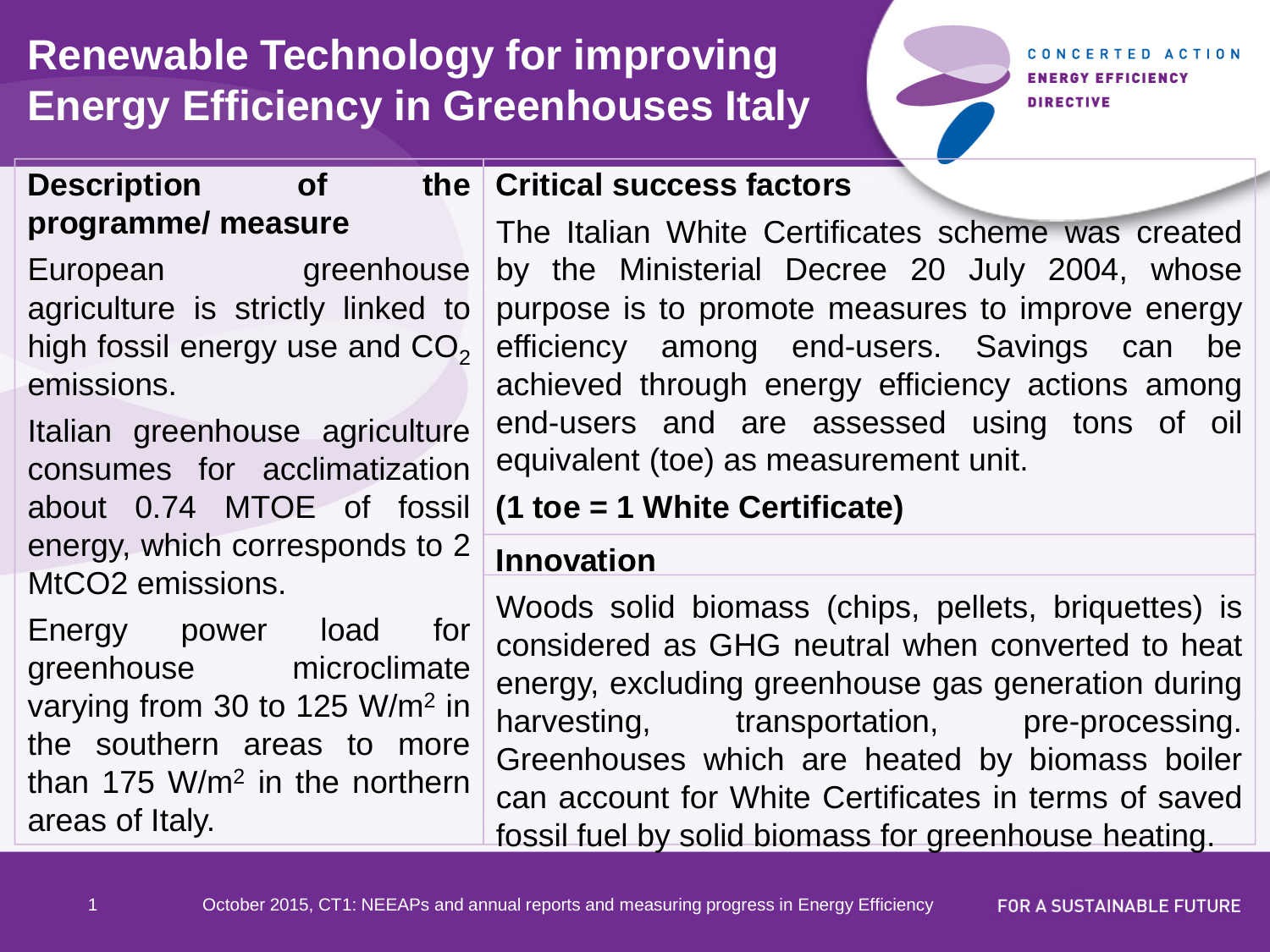# **POLICY & RECOMMENDATIONS**

CONCERTED ACTION **ENERGY EFFICIENCY DIRECTIVE** 

The large scale penetration of biomass use in Europe will have positive influence on the country's economies:

benefits from the utilisation of local fuels from the viewpoints of costs and security of energy;

biomass production, processing and trade will improve the employment opportunities, especially in rural areas;

reduced CO2 and other emissions, will contribute to the economy recovering as creating more business opportunities;

contribute to a balanced growth of agricultural sectors of the countries.

## **BIOMASS POLICY RECOMMENDATIONS**

- •Establishing and funding organisational structures, that would help both the learning process of all the local actors (agricultural farms, equipment producers, planners, engineering companies, operators) and the technological transfer from one country/region to another.
- •Cooperation with authorities, professionals, agencies and SME will contribute to use resources in efficient and sized way and to modernise and upgrade local production capacities and technologies.
- •Financial incentives together with standards on technical design and emissions have to be designed in a way a.) to overcome the market disadvantages compared to fossil fuels and b.) to avoid any increase of investment costs.
- •Targeted education of local authorities, growers and technicians on environmental impacts and benefits of bioenergy could help to improve public awareness, culture and acceptance on biomass industry and market